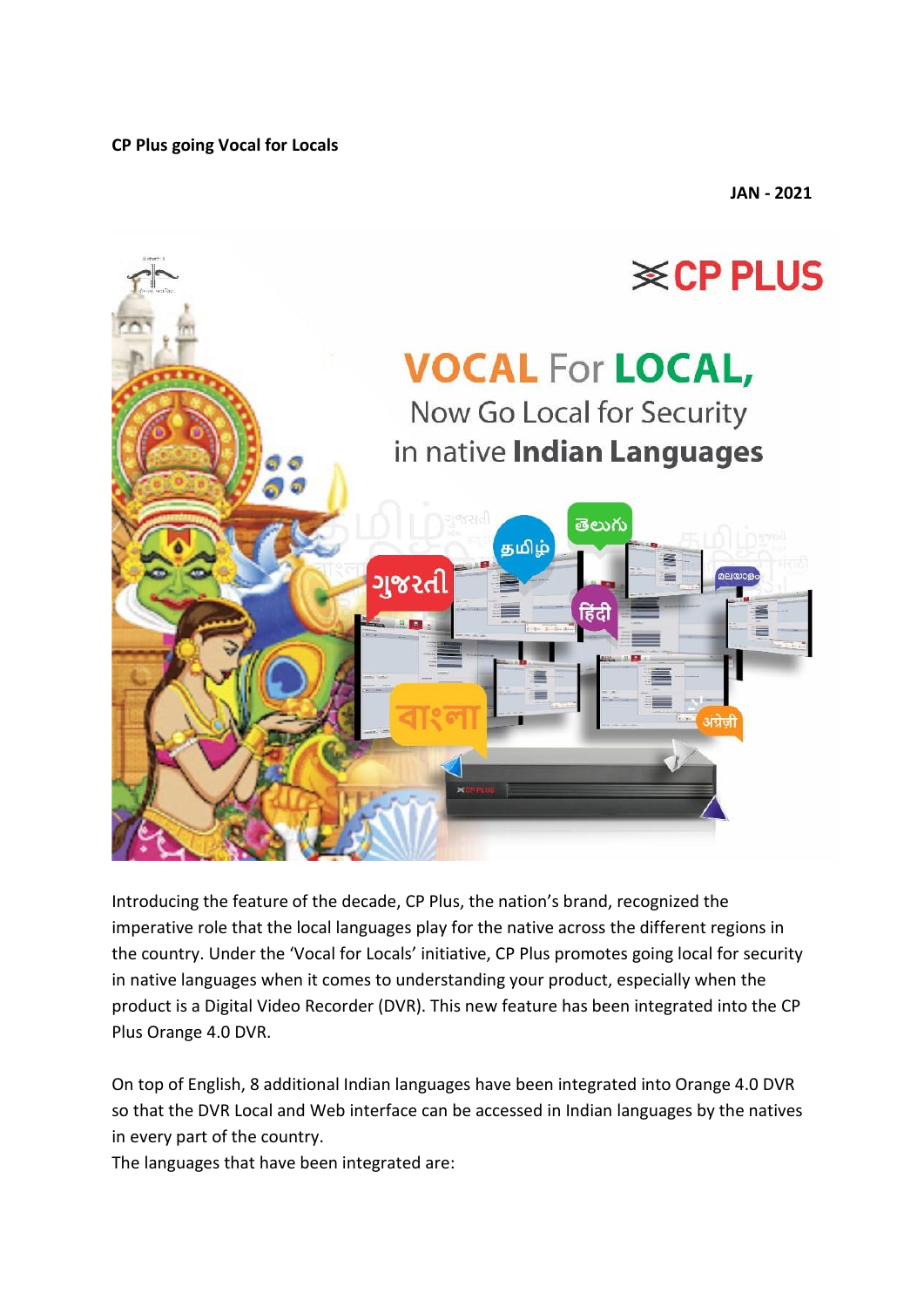- 1. Hindi
- 2. Bengali
- 3. Telugu
- 4. Malayalam
- 5. Tamil
- 6. Gujarati
- 7. Marathi
- 8. Kannada

"For a land that is known for its plurality and diversity, just one language cannot be enough when it comes to securing our homes. Understanding the need of its users everywhere in India, CP PLUS has enabled people in every corner of India to use their surveillance solution in their native language" - Yogesh Dutta, Chief Operating Officer, CP PLUS

The additional features that have been added in the DVR on top of the integration of native languages are:

- Smart Motion Detection: SMD referred to as Smart Motion Detection has a deep-learning algorithm. SMD filters the motion detection alarm triggered by non-concerned targets and recognizes humans and vehicles effectively and sends alarms when humans and vehicles intrude.
- No-Plugin Required for Web Browser: Now the web interface of DVR/NVR can be accessed on other interfaces without installing any supporting plugins. This feature works successfully on the Chrome browser for Windows, Mozilla Firefox for Windows, and Mac Safari for MacBook/Mac OS. The new version of firmware supports no plug-in for webs, reducing errors and inconveniences in installing plug-ins.
- Self-Adaptive HDMI Output: With this added feature of CP Plus Orange DVR/NVR. The HDMI output can be self-adaptive to the monitor resolution, which simplifies the user's operation and working.
- Controls on Extra Screens: One can split the view between the main screen and additional screens. The main screen will show the main menu and the extra screen will only show the camera's view without any controls. It is possible that any video output can be selected as the main or extra screen among HDMI and VGA.
- POS Feature: One can connect the device to the POS (Point of Sale) machine and receive the information from it. This function applies to scenarios such as supermarket POS machines, etc. After the connection is established, the device